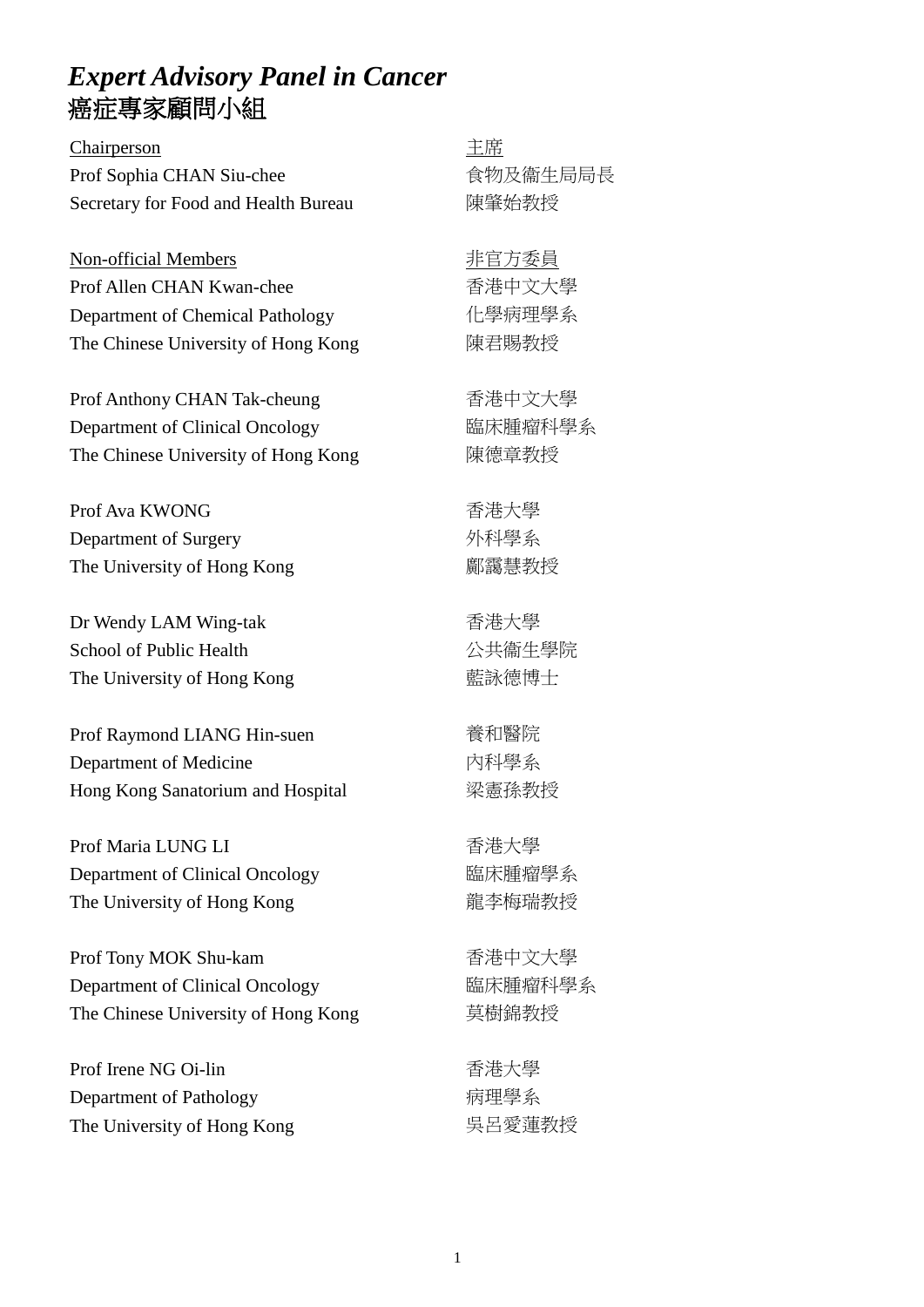## *Expert Advisory Panel in Cancer* 癌症專家顧問小組

| Prof Hextan NGAN Yuen-sheung             | 香港大學  |
|------------------------------------------|-------|
| Department of Obstetrics and Gynaecology | 婦產科學系 |
| The University of Hong Kong              | 顏婉嫦教授 |

Dr WONG Kam-hung Hong Kong Cancer Registry 香港癌症資料統計中心 黃錦洪醫生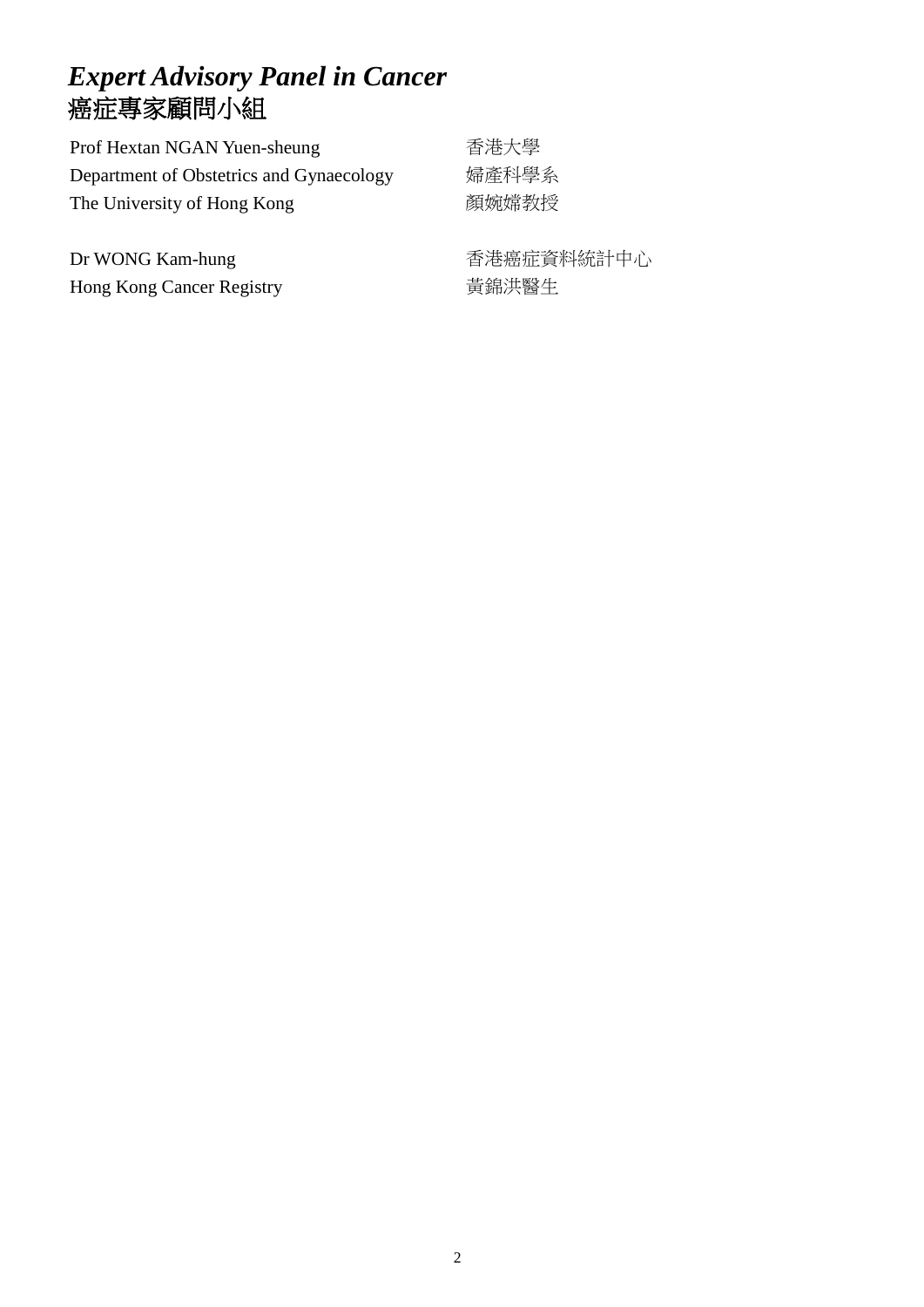### *Expert Advisory Panel in Infectious Diseases* 傳染病專家顧問小組

Chairperson 主席 Prof Sophia CHAN Siu-chee Secretary for Food and Health Bureau

Non-official Members 非官方委員 Prof Paul CHAN Kay-sheung Department of Microbiology The Chinese University of Hong Kong

Prof David HUI Shu-cheong Department of Medicine and Therapeutics The Chinese University of Hong Kong

Prof Ivan HUNG Fan-ngai Department of Medicine The University of Hong Kong

Prof Gabriel Matthew LEUNG Li Ka Shing Faculty of Medicine The University of Hong Kong

Prof Joseph Sriyal Malik PEIRIS School of Public Health The University of Hong Kong

Prof YUEN Kwok-yung Department of Microbiology The University of Hong Kong 食物及衞生局局長 陳肇始教授

香港中文大學 微生物學系 陳基湘教授

香港中文大學 內科及藥物治療學系 許樹昌教授

香港大學 內科學系 孔繁毅教授

香港大學 李嘉誠醫學院 梁卓偉教授

香港大學 公共衞生學院 裴偉士教授

香港大學 微生物學系 袁國勇教授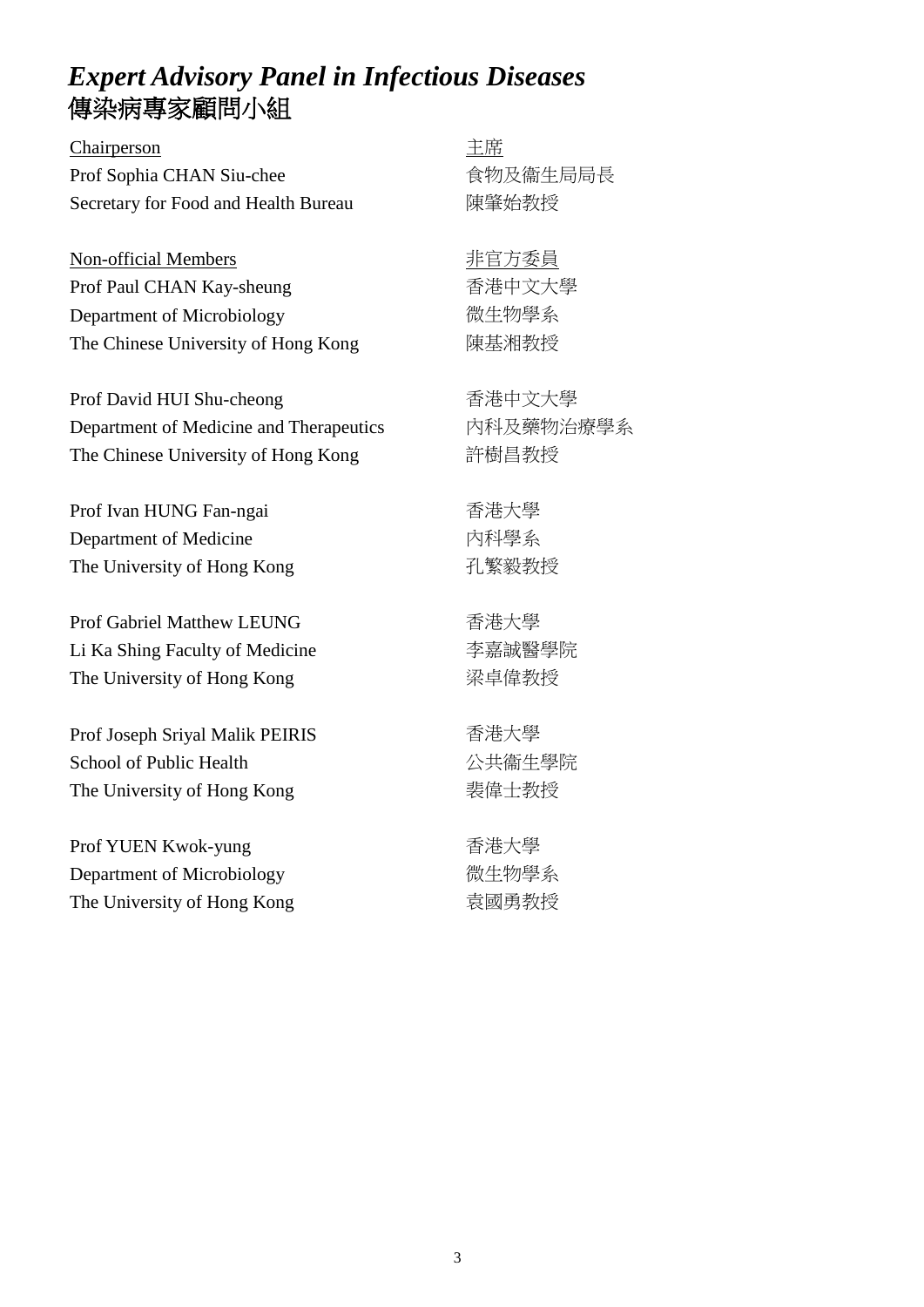# *Expert Advisory Panel in Implementation Science* 執行科學專家顧問小組

| Chairperson                             | 主席             |
|-----------------------------------------|----------------|
| Prof Sophia CHAN Siu-chee               | 食物及衞生局局長       |
| Secretary for Food and Health Bureau    | 陳肇始教授          |
|                                         |                |
| Non-official Members                    | 非官方委員          |
| Prof LIN Chia-chin                      | 香港大學           |
| <b>School of Nursing</b>                | 護理學院           |
| The University of Hong Kong             | 林佳靜教授          |
|                                         |                |
| Prof Frances WONG Kam-yuet              | 香港理工大學         |
| <b>School of Nursing</b>                | 護理學院           |
| The Hong Kong Polytechnic University    | 黃金月教授          |
|                                         |                |
| Prof Martin WONG Chi-sang               | 香港中文大學         |
| The Jockey Club School of Public Health | 賽馬會公共衞生及基層醫療學院 |
| and Primary Care                        | 黃至生教授          |
| The Chinese University of Hong Kong     |                |
|                                         |                |
| Prof YEOH Eng-kiong                     | 香港中文大學         |
| The Jockey Club School of Public Health | 賽馬會公共衞生及基層醫療學院 |

and Primary Care The Chinese University of Hong Kong

層醫療學院 楊永強教授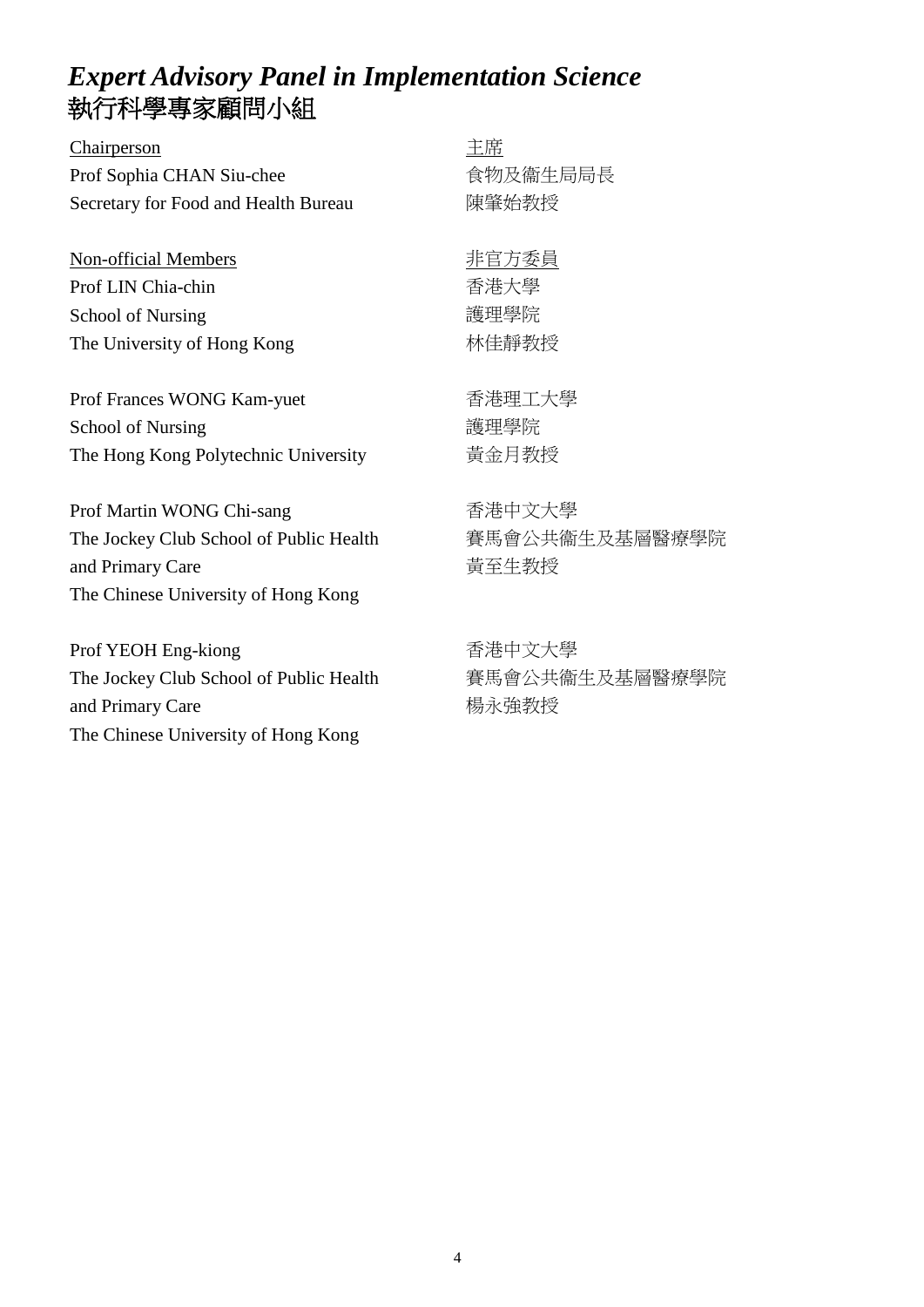### *Expert Advisory Panel in Mental Health* 精神健康專家顧問小組

| Chairperson                          | 主席       |
|--------------------------------------|----------|
| Prof Sophia CHAN Siu-chee            | 食物及衞生局局長 |
| Secretary for Food and Health Bureau | 陳肇始教授    |
|                                      |          |
| Non-official Members                 | 非官方委員    |
| Prof Eric CHEN Yu-hai                | 香港大學     |
| Department of Psychiatry             | 精神醫學系    |
| The University of Hong Kong          | 陳友凱教授    |
|                                      |          |
| Prof CHIEN Wai-tong                  | 香港中文大學   |
| The Nethersole School of Nursing     | 那打素護理學院  |
| The Chinese University of Hong Kong  | 錢惠堂教授    |
|                                      |          |
| Dr HUNG Se-fong                      | 熊思方醫生    |
| Prof Linda LAM Chiu-wa               | 香港中文大學   |
| Department of Psychiatry             | 精神科學系    |
| The Chinese University of Hong Kong  | 林翠華教授    |
|                                      |          |
| Prof Winnie MAK Wing-sze             | 香港中文大學   |
| Department of Psychology             | 心理學系     |
| The Chinese University of Hong Kong  | 麥穎思教授    |
|                                      |          |
| Prof Samson TSE Shu-ki               | 香港大學     |
| <b>Faculty of Social Sciences</b>    | 社會科學學院   |
| The University of Hong Kong          | 謝樹基教授    |